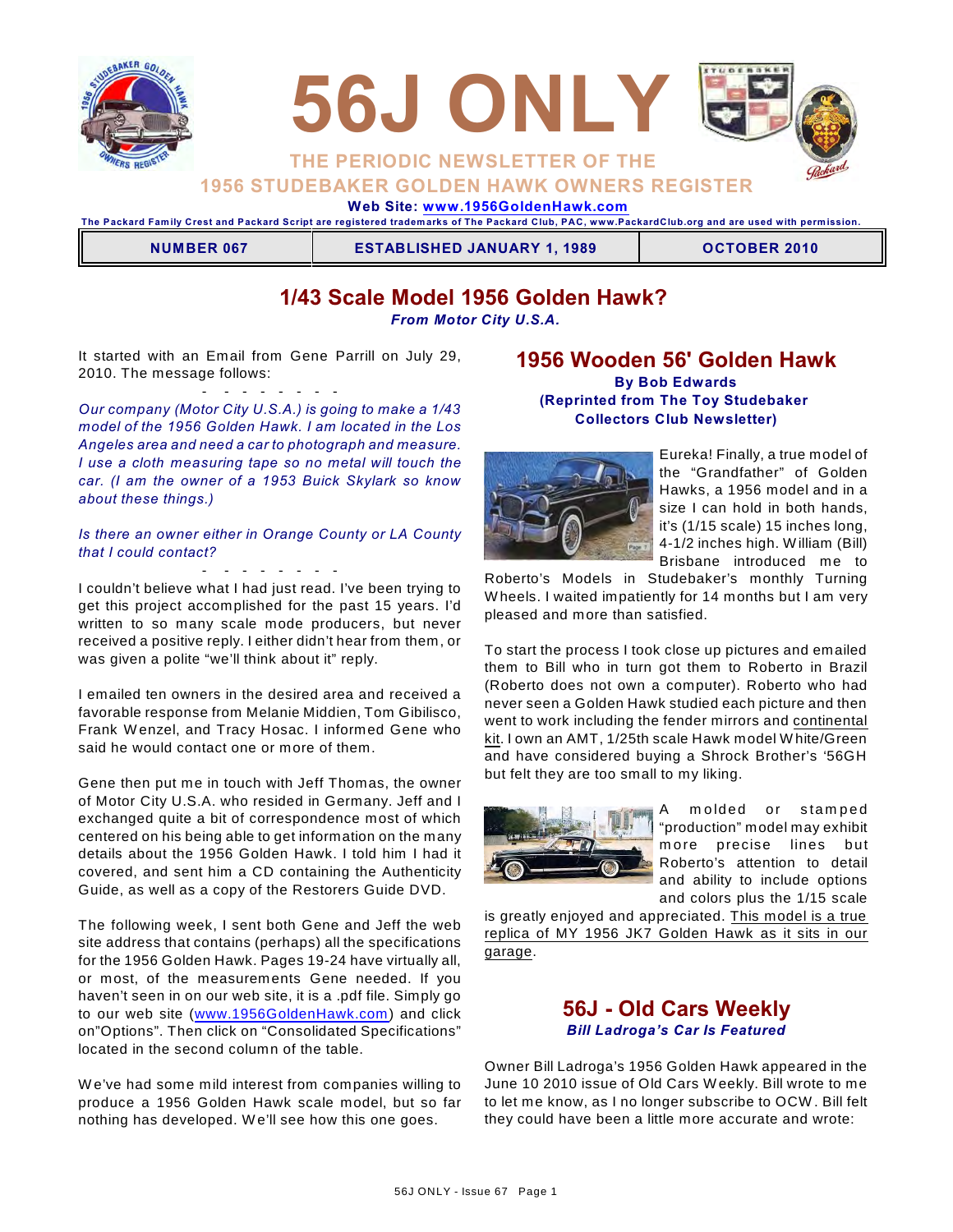"*I have to apologize for some of the errors that OCW made in the "Car of the Week" article, I wrote to Brian Earnest with the attached corrections if he ever wants to follow through with another article.* "

Regardless, even with the errors, it is always good for all of us when one of our cars is written up in a major hobby publication.

## **Gas Tanks & Sending Units** *C-K Models 1953 to 1964*

| Year    | Model       |         | <b>Gas Tank Sending Unit</b> |
|---------|-------------|---------|------------------------------|
| 1953-55 | AII C-K     | 532042  | 532261                       |
| 1956    | AII C-K     | 1540201 | 1540263                      |
| 1957    | Silver Hawk | 1540201 | 1540263                      |
| 1957    | Golden Hawk | 1540201 | 1542895                      |
| 1958    | AII C-K     | 1544597 | 1544825                      |
| 1959    | Hawk USA    | 1544597 | 1544825                      |
| 1959    | Hawk CAN    | 1546316 | 1544825                      |
| 1960-64 | AII C-K USA | 1544597 | 1549575                      |
| 1960-64 | AII C-K CAN | 1546316 | 1549575                      |

### **How to save gas - Hypermiling Motor Trend - June 1956**

C a n y o u d u p l i c a t e Economy Run driving on your vacation trip? Sure, if you want to, but you won't have much of a holiday. You'll never open a window, never turn on the



**1956 Studebaker Golden Hawk Fuel Economy Test Vehicle**

radio or ventilating fan, and you won't drink any liquids because if you do you'll have to stop occasionally, and stops waste gas!

But how much would you actually save in gas bills? To give you a definite answer, we did comparative runs on a 1956 Studebaker Golden Hawk, equipped with overdrive. Our mileage ranged from 17.25 mpg to 19.67 mpg to 41.59 mpg (that's correct); all these are figures averaged over our entire course, which contained no steep grades and no heavy traffic. It wouldn't be fair to compare them with actual mileages on the Mobilgas

Run, but it's intriguing to note that our average when driving as the Run drivers did was less then 0.3 mpg from that of all this years official Run cars.

How We Did It

**17.25 mpg:** It was no chore at all to get this healthy figure from the Golden Hawk. We drove as we thought most drivers would under ordinary conditions . We used Overdrive on the highway, but not in town; took off and stopped smoothly but without undue caution, and did not coast. Our windows were open because it was warm, and we played the radio when we felt like it.

**19.67 mpg:** For the small margin, we had to sweat this one out. Up went all the windows (Lowers aero drag of course!), the Overdrive button was firmly pushed in and remained there, making possible some coasting below cut-in speeds. The Radio stayed off. As soon as the engine caught, we took off (this is of little import when the oil has been circulating, of course; but as practiced in the Run, it means more cylinder wear than makes sense). We drove far ahead of ourselves (Anticipatory 3 lights out - Hypermiling), making use of the brake or other sudden moves of any kind unnecessary. We cultivated a feather-light foot on the gas. In short, Economy Run driving takes all your attention, stern self discipline, and is no-fun. What price a 2-1/2 mpg saving? Yet there is one Economy Run tip on which you can't lose, whether your interest is in economy, safety, or just being as skillful a driver as possible: that's watching the road ahead, terrain, and other cars included. Not only will your mileage improve; as your new technique becomes habit, you will find you enjoy driving more. So will your newly relaxed passengers!

**41.59 mpg:** This was easier to achieve than the 19 mpg. Here's how to do it. With the transmission in high gear, accelerate with the throttle floorboarded to 25 mph. Then simultaneously turn off the ignition and push in the clutch. When the car's speed has dropped to 5 mph again, turn on the ignition and start the engine by popping the clutch. Down to the floor goes the accelerator, and you're off again!

An important part of this strange procedure, understandably enough, is to have the tires inflated to high pressures. Although we used a mere 45 psi, the originators of the method went as high as 110. The tricks we used might be of help if you found that you were running out of gas far from civilization. The antics of the men that who ran the original Shell Wood River Mileage Marathon were weird and wonderful, and netted them as high as 158.36 actual mpg. They have, however, no practical value.

Some engine tuning was done, naturally, but it pales in significance before the other harsh measures. Here are some of the gimmicks used: Oversized tires with the treads filed off; extra high rear axle ratios; +SAE 10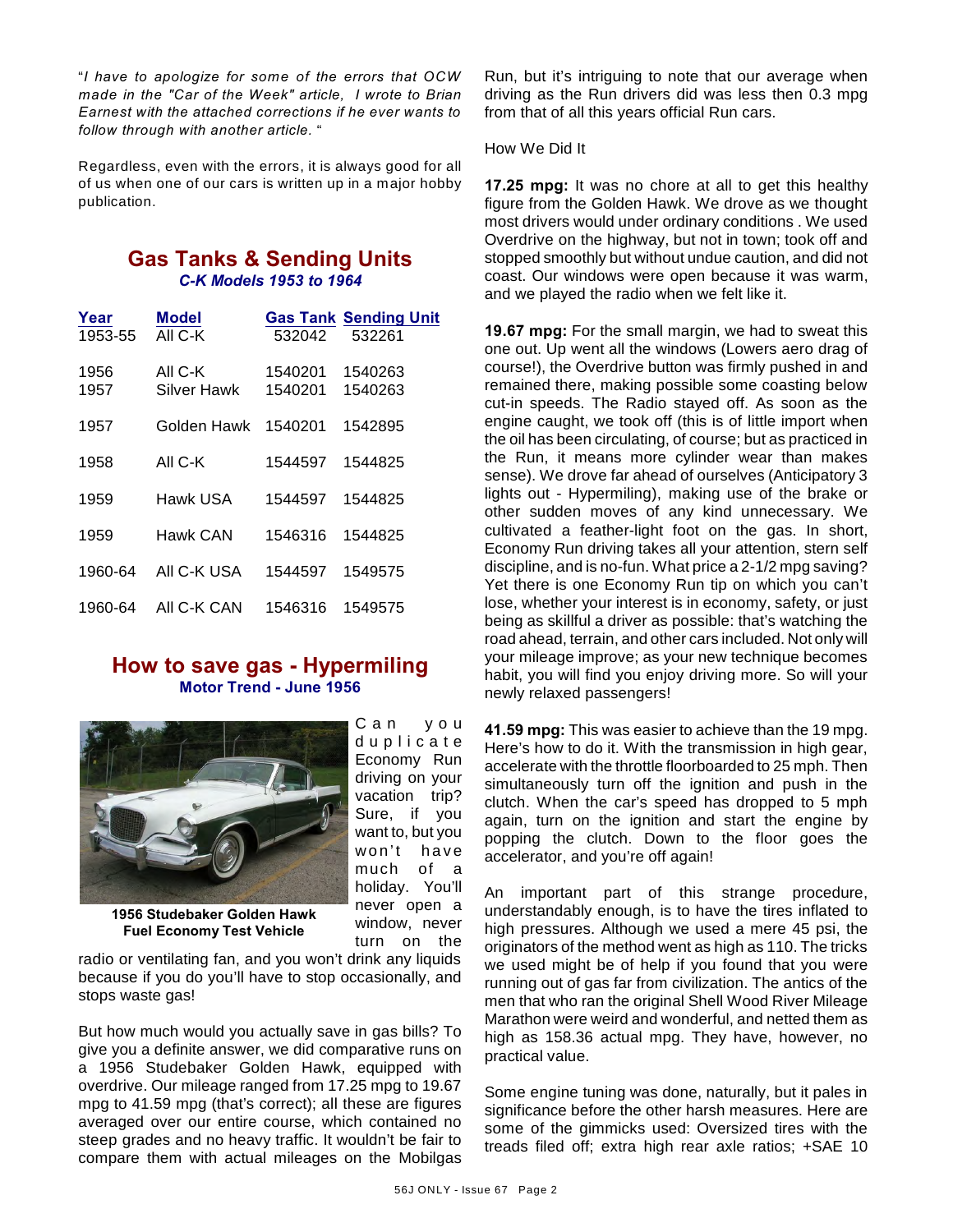lubricant in transmission, differential and front wheel bearings, planed cylinder heads to raise ratios very high; and disconnected fan belts. Combined with the very curious method of driving, they did the trick.

## **Lost But Not Forgotten** *The Story of Serial 6032105*

Bill W olfe from PA joined our group in our first year as owner number 054. In 1995 he wanted to sell the car. As luck would have it, Sam Margarino of New Jersey wanted to buy one. I put the two together, and the deal was made.

A week after he made the purchase, Sam called me and said he wanted to sell the car. That was the last I heard from Sam and the last I heard about the car.

One day in August of this year, I stumbled upon a web site which indicated that a man named Sam Margarino of Sparta NJ won an award with a 1932 Ford Roadster at a show in Tulsa OK in 2008. I did some Internet sleuthing and found an address for Sam and wrote to him asking if he was the same Sam who once owned the 1956 Golden Hawk.

I didn't hear from Sam, but I received a letter and a couple of photos from Paul Commarato of Mountainside NJ. Paul had purchased the car from Sam in February of 1996.

**- - - - - -**

#### **Here's Paul's Story:**



purchased my 1956 Golden Hawk with Serial 6032105 from Sam Magarino in 2/1996. I have entered many car shows and was a winner in the m ajority of the shows including

Nationals.

I have enclosed a picture of the car (still all original) and a picture of some of the trophies the car won.

**- - - - - -** I'm not sure if Sam contacted Paul, or if Paul just decided to write just when I was inquiring about the car, but in the past 20+ years, I've found that most of the "lost" cars will turn up if I exercise a little patience.

Although it's best to know the current whereabouts of all the cars, sometimes the best I can do is have the information on the last known location. It is unfortunate, but in the past twenty-one years, I've found that most people will not respond when I inquire about a particular car. This is true for former registered owners who have sold their car. W hen I haven't heard from them in four years, I write asking if they still own the car, but they won't respond. They don't even answer an Email. My only hope

is that the new owner will register the car with me, even after fifteen years.

# **Mail Bonding**

**Letters are always welcome. If you need help or can offer advice, share it with other owners. (Edited as required.)**



### **Armando Fernandez June 04, 2010**

(Submitted by Bob Edwards Jacksonville FL)

Hello! I had a Golden Hawk in 1956 in La Habana, Cuba; the fastest car in Cuba; almost killed myself in a drag race in Havana; going 130 mph, and lucky the structure of the car saved my life. I'm looking for pictures, photos, data of the Studebaker 1956 Golden Hawk for memorabilia; here in MA, there is very little Studebaker back-up. If you can send me anything, I would appreciate it.... Thank you very much....

**(Note: Bob responded with photos of his car)**

Thanks a million; just like mine;...the Black W idow....I just beat a lot of Buick Centuries of those years in many races!!!!

Again, Thanks a million; before the Golden Hawk, I had the 53 skyline the very first one in Havana; and then in1959 was ready to purchase an Avanti, but then came Fidel Castro to Cuba and everything was done for Cuba..... Again, thanks a lot....

#### **Ruben Mares June 28, 2010**

Thanks for the write up in the newsletter. I think I waited too long to find out about my brake problem on my Studebaker. I was lucky that I made it home that day.

Anyway, everything is OK now. I drive my Studebaker around the neighborhood now and then, just to keep her going. Enclosed is money to help you pay for the services you render in keeping us informed and showing us where to get parts and materials for our cars.

#### **Bob Edwards July 10, 2010**



The JULY Quarterly issue arrived Friday. As promised , our '(Model) '56 GH , made center stage (Cover) with text on page 7. This is a very interesting Newsletter if you're interested in models. If you would like more information on the Newsletter or Club e-mail me and I'll forward it.

There are also a number of Avanti models pictured for you Avanti enthusiasts.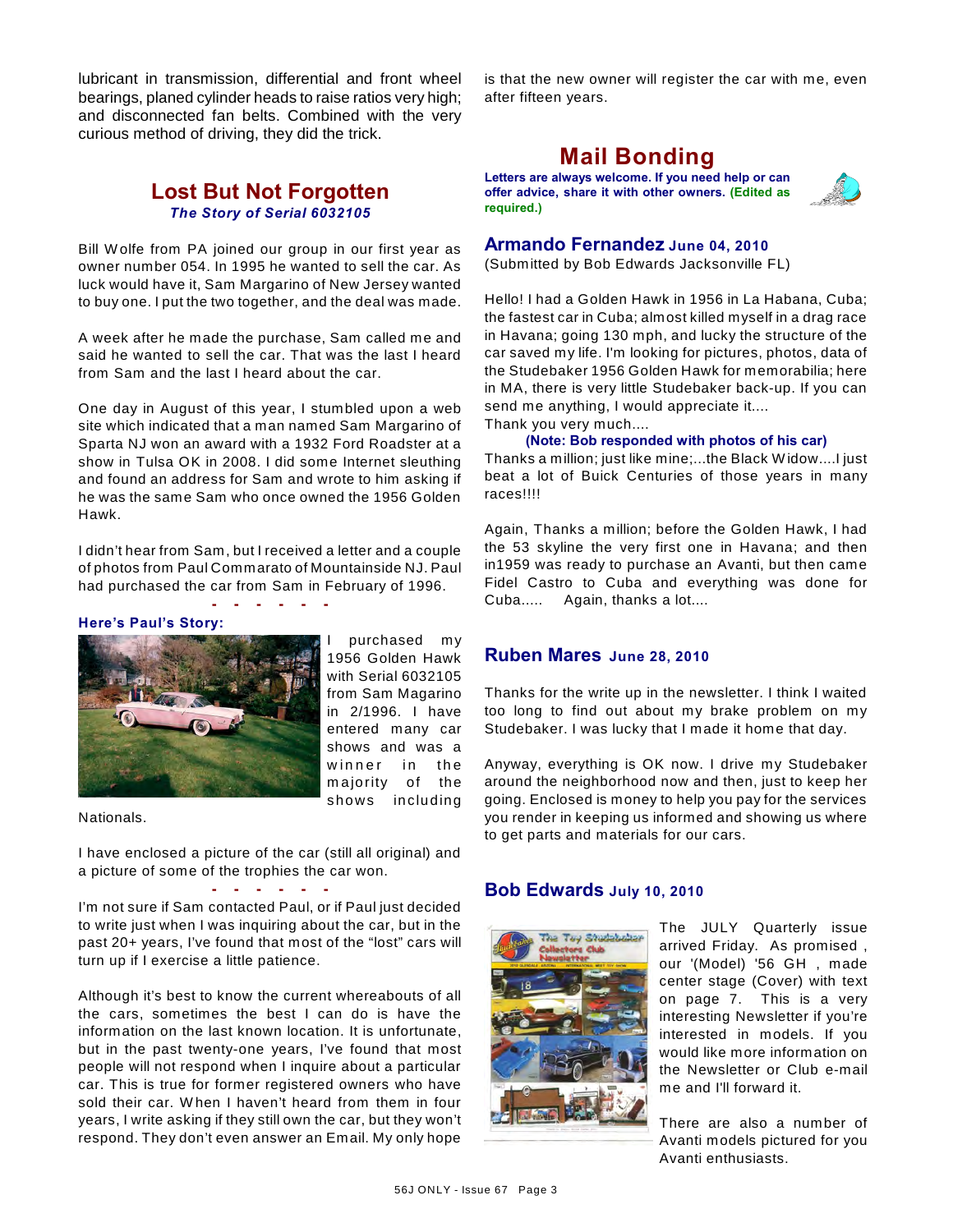### **Richard Atkinson July 21, 2010**

I thought I'd send you some photos that I took on Monday.

I had the car inspected by an independent restoration

specialist, who will write a detailed report over the next 3 weeks, I hope! Needless to write, there are now some issues that require resolution and not much progress will be made before September.



### **Mike Barany July 30, 2010**

My car was 99.9 percent done and ready to be shipped to the meet. Scott Benson, the fellow who was (is) doing the work started up the car and something let go in the transmission. It turned out to be the asbestos in the clutch just peeled off. It was not known at the time exactly what the problem was, so rather than take any chances of additional damage, I decided just to forgo the concourse. I already had my 79 Avanti in the show. (2nd place, one of many). If anything I was upset that I was not upset. Scott was livid!

Since then the transmission has been fixed and Scott has been test driving the car. I'll try to pick it up in mid-August.

Scott had also just restored a 56 Sky Hawk (finished it a week before mine) and it received 392 points at the show. Scott said mine would have done better; however, I am not sure if he was trying to make me feel better or if it really would have.

I grew up in South Bend and am back there quite frequently. So I will have my car there in 2012, so you and many of my old high school and college friends will have a chance to see it then. I'll most likely keep it there for the entire summer.

### **Bob Modell August 22, 2010**

Update from San Diego: Serial Number 602217 is back on the road as a daily driver. Purists, stop reading now. The car has some modifications. I'll start with the exterior. It is now all black instead of the original doeskin and mocha. I put a set of Corvette flags on each side under the Studebaker script, (explanation to follow). All the chrome has been redone and the stainless steel cleaned and polished as best as I could do. I also added the vinyl inserts from Stuart Tritt on the hubcaps.

The chassis has been changed a little. Turner disk brakes on the front, and rack and pinion steering have been added.

Inside, a Phantom Auto upholstery set, professionally installed. I had the seats and seat backs sandblasted and powder coated before having the upholstery installed. A new steering column and steering wheel was necessary for the engine swap.

The engine is a 1972 Corvette 454 professionally rebuilt, including porting and polishing and a mild cam, hooked to a Chevy 700r4 overdrive transmission.

So, outside, other than the Corvette flags, it looks stock. Inside, except for the steering column and wheel, it looks stock.

It's a blast to drive and I get comments every time I drive it. Several people have taken pictures of it.

Next improvements: getting the rear springs reshaped, a helper spring added and new bushings, new rubber seals all around, aligning the doors, new catches and then ?...

### **Rodolfo Jacques September 9, 2010**

Thank you for the 6032251 production order. That is the car that I remembered as being a white and gold Texas car. I can read the (on-Line) newsletter ok so you can stop mailing me a copy.

Trying to decide on this white and gold or a white and romany red for the car colors. Using the original style color scheme. W ould the engine bay have the sides painted red or gold and the firewall white if I use either of these paint schemes?

Also is there a reference as to the paint mix to get the snowcap white, the sunglow gold and the romany red? (is the romany red the deep saturated Ferrari like red???) I most probably would be using PPG duo coat. I doubt there is an equivalent to those colors in that brand straight out of the can.

Is the Ford red engine paint a close enough match for the original Studebaker red?

## **Here We Grow Again**

*Since the newsletter is now posted on the web site, we will no longer print addresses and phone numbers. If you move, please remember me when you send your change of address information.*

| 554 Paul Commarato | SN 6032105                |
|--------------------|---------------------------|
| Mountainside NJ    | Prev Own Sam Magarino     |
|                    |                           |
| 555 Chuck Streich  | SN 6031985                |
| Williamstown NJ    | Prev Own Vito Paolantonio |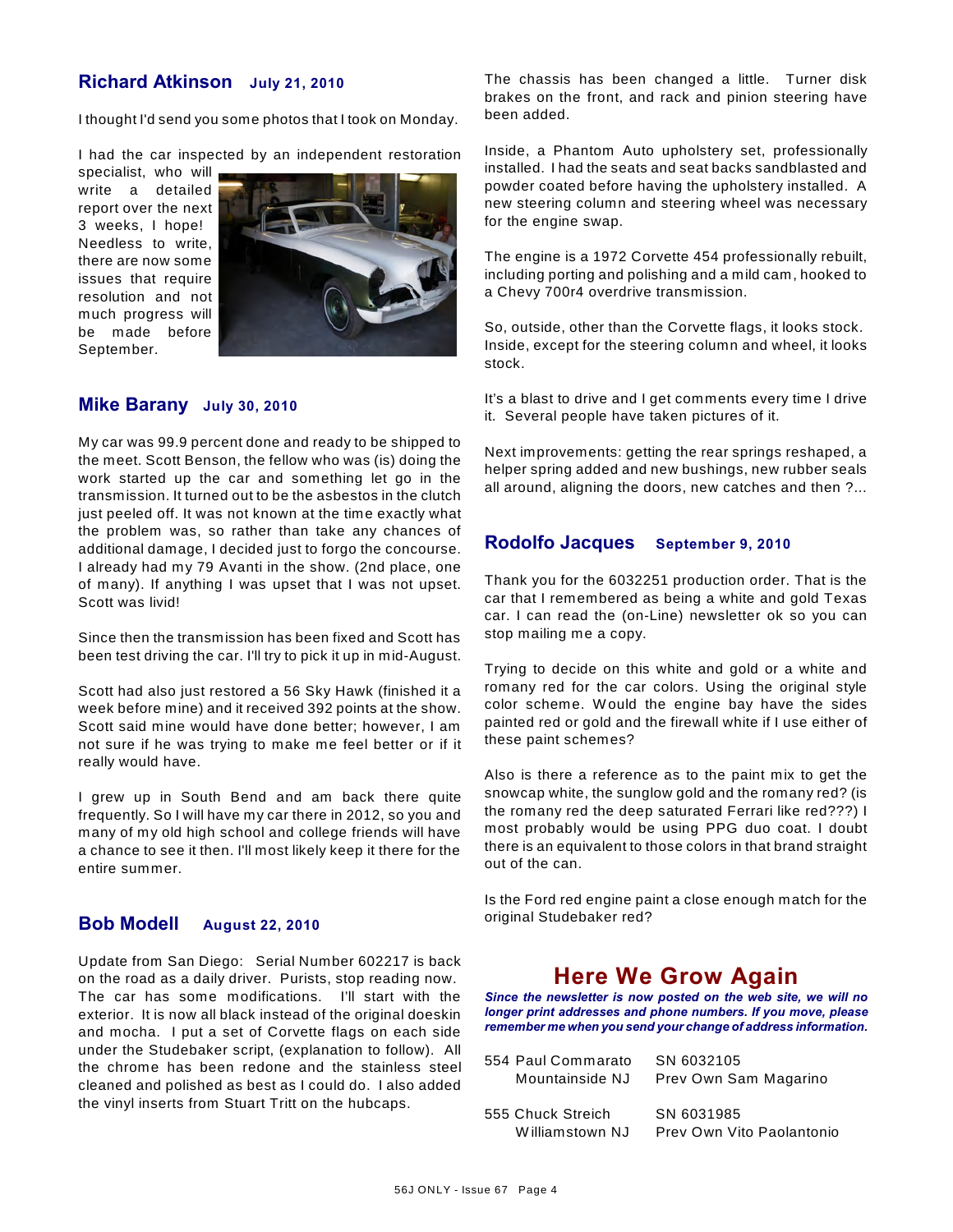*NOTICE: In lieu of dues, and to help keep my records correct, registration forms are mailed to owners who haven't been heard from for several years. If you receive one, complete and mail it at once or you will be dropped from the mailing list.*

### **Administrative "Assistance" NOTE: Special notes and recurring items.**

**EMAIL CLUTTER**: I easily get 100s of messages a day, most of which are useless and interfere with the more important items. **Please do not send junk mail to me**. This includes anything not 56J related, especially jokes, E-cards, political nonsense and religious items. Believe me, if you send it, I'll get it from 10 others also. Too much aggravation for me!!!

**56JONLY Message Forum** Started by owner Scott Reid in July, 2002. A method for owners and fans to exchange ideas. Go to our web site and click on *56JONLY Message Forum*. Then follow the instructions to sign in or join. **NOTICE:** *If you want to contact me, or to include something in the newsletter, you must send it to me directly. You can do so through the 56SGHOR web site. NEVER write me at the Yahoo address.*

**56J ONLY, Electronic Version** The "E" version of the newsletter is in color, and undamaged in transit. If you would like to receive the newsletter electronically, *and save me a buck*, just let me know and send your Email address. I will send you a notice whenever the latest version is posted on the web site. You can read it, download it, and/or print it at your leisure.

Anyone with an Email address on file with me, will automatically receive the newsletter electronically. **Please let me know if you prefer to receive it by mail**. The mangling, ripping, and stains are free.

## *Wheel Estate*

**Due to our infrequent printing schedule, many ads may be quite old. Please let me know if the transaction has been completed. Cars**



**For sale:** 1956 Golden Hawk, frame off just completed, unbelievable car and unbelievable price, details at "studebakers forever click on a r chive 2010", or http://kenmotorsports.blogspo t.com/2010/09/1956-studebak

er-golden-hawk.html or call 804 776 6215 or



renda1007@yahoo.com reducing collection, VA (09-2010)

**For sale:** 1956 Studebaker Golden Hawk, factory installed 352 Packard V-8, converted long ago to 3spd, now has 5spd, also has GM fuel injection (saved all original parts). Very nice recent repaint Cambridge Grey, new tires, has 64 GT Hawk TT posi. Black interior very nice, new clutch, low miles on engine. Always a Colorado car and very rust free. Really smooth and Really fast. Frank 303 619-6005 franknek@comcast.net (07-2010)

**For sale:** 1956 Golden Hawk, 6031268, Packard engine with two fours, Overdrive on the column, no power steering and no power brakes but complete. Runs but needs restoration. \$4995. Gary Shaw, Tennessee, home 423 257-8235, cell 423 426-1356. (07-2010)

**For sale:** Hi, I want to sell my golden hawk. It has been years since I bought this car in running condition and its been sitting because the brakes were not working in safe order. Now it's time to sell her. I am sure you have many who would love to restore this car. I am Tracy Hosac in Orange CA. my phone is 207-604-6163. I once was on your registry years ago. This car is 100% original with tons of extra parts from another car, tons of chrome and just things. My husband just never wanted to restore this car and I just know nothing about cars and after 18 year since I bought her and she still is sitting waiting for her make over I think it's time for someone else to enjoy her. Since she was running when parked and not been turned over in years she will need tune up and what ever else, system flush? Fee free to contact me. Tracy [tracy@parisrose.com](mailto:tracy@parisrose.com) (01-2010)

**For sale:** 1956 Studebaker Golden Hawk automatic, \$9,500.00 firm. For pictures and details, send email to [strausstown1@verizon.net](mailto:strausstown1@verizon.net) (10-2009)

**For sale:** 56 Golden Hawk #6033058. Mechanical restoration done, including brakes. Five new tires. All original parts. Set of 56 wheel covers and a set of 57 wheel covers. Needs paint and interior. \$8500. Snohomish, W A. Fred C. Howard, 360-568-1488, [galaxie500@roadrunner.com](mailto:galaxie500@roadrunner.com) (10-2009)

**Wanted:** I'm looking for a clean or restored (but no resurrected rust please) 56J only with T-85 and No Power Steering and No Power Brakes. Slight modifications, i.e. Caribbean 2X4 intake (or 374 engine) and Twin Traction are welcome. Keith Langendorfer [KL4215@att.com](mailto:KL4215@att.com) 203-683-8406 (01/2009)

**Wanted:** Interested in 56 Golden Hawk with Standard/Overdrive transmission in finished or near-finished condition. Contact: Ron [rstid@yahoo.com](mailto:rstid@yahoo.com) (01/2009)

**For sale:** I have two 56J cars that are fairly complete and very restorable, I am selling them both for \$2500 dollars. You can email me johnscianna@sbcglobal.net for more info (make specific requests) or I can be reached by phone at 559-709-3229. [virgilex@yahoo.com](mailto:virgilex@yahoo.com) The cars are located in Fresno California. Thanks, John (11/2008)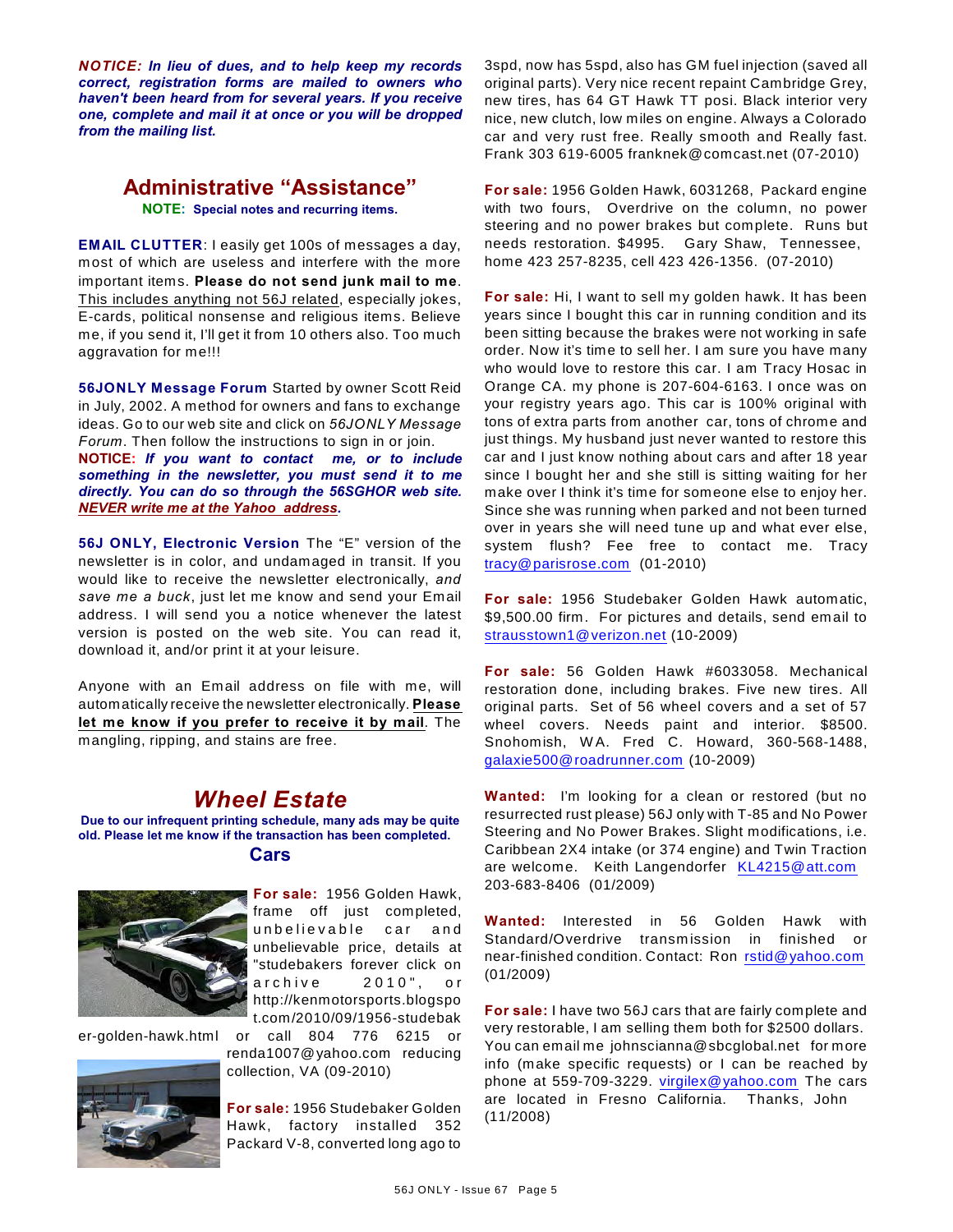**For sale:** 1956 GH Solid Builder, 352 V8, Auto Transmission, Restored Frame, Many used 56 J Parts, Call for needs. Many Studebaker Parts Available. K Body W indow Flipper Restoration Services, Stainless steel straightening, polishing. Very Good 56 Golden Hawk Hood. Dwayne Jacobson, 2620 Lake View Drive, Junction City, WI 54443 715-204-0258 [studebaker56j@mac.com](mailto:studebaker56j@mac.com) - web site - .web.me.com/studebaker56j (02-2008)

### **Other**

**For sale:** Set of near perfect fins. I restored 2 56J's using three cars. The third car was junked due to frame and body issues but it did have good fins and stainless (no usable check marks) and other parts. The fins were carefully retored, primed and ready to install. W ill consider offers but shipping might be costly because of size and packing requirements. I will deliver parts free to York. [renda1007@yahoo.com](mailto:renda1007@yahoo.com) (10-2009)

**For sale: 56J Parts**: New parts: Stainless Steel "Check-Mark" mounting brackets \$15/pr, Speedometer Cable (w/Ultramatic) \$50, Ultra Front Seal \$10, Pilot Bearing \$25, Brake W heel Cylinders \$35/ea, 160 deg Thermostat \$5, Inner Fin hold-down mouldings (C-Chrome w/mounting clips) \$75/pr, Late- style Sparkplug W ire Bracket Rubber Grommets \$2/ea NOS parts: Rear Speaker kit \$75, Distributor \$275, Jack Base, Jack Handle, Dip Stick, Tie Rod Ends, Door strikers, Motor Mounts, Hood Springs, 1956-57-58 Hawk window regulators (inquire), Ultramatic tail shaft seal \$10, 56J Exhaust Manifold gasket set \$25, '56 Hawk trunk lock housing assy. \$75, '56 Hawk front fender spears \$85ea/\$165pr., '56 Hawk Inst. lite switch \$25, '56 Hawk Climatizer switch \$30, Right front fender extension(all Hawks) \$35, W indow cranks \$25, Int. door handles \$35, 12 Volt Sparton Low tone horn for 56J and other Hawks \$75 - many more- Please Inquire. Rebuilt parts: Tach sending units \$125 + core, W ater Pumps \$95 + core, Fuel Pumps \$95 + core. Used Parts: Lots of trim, switches, gauges, sheet metal, etc. Please Inquire. 56J Tune-up parts: Premium quality solid core custom 56J spark plug wire sets now available. Please specify which type wire brackets you have on your 56J - early finger-type or later large grommet-type, and if you have a single or dual carburetors. Cost is \$56 + \$5 shipping. Points, Rotors, Condensers, and Dist. Caps, Spark Plugs \$15 (set of 8), Carburetor repair kits \$35 . Contact: Brent Hagen, 6220 SE 55th Ave., Portland, OR 97206-6800. Email: [ghawk352@effectnet.com](mailto:ghawk352@effectnet.com) Tel: 971-219-9687 (09-2009)

**Wanted:** High tone horn for my 56J. Bill Ladroga, (941) 378-7070 [ladroga@juno.com](mailto:ladroga@juno.com) (12-2008)

**For sale:** Just found a stash of 1998 manufacture NOS Packard V8 hydraulic valve lifters. These were made by Johnson, a major OEM supplier, before they went out of business. To get enough for my use, I had to buy two cases, 234 units. W ill sell them to my '56J friends for \$9.00 each. For comparison, most major Packard suppliers are asking \$14-16 each. **Oil pressure fix** for Packard V8s. The factory engineers redesigned the oiling

system to ameliorate the lifter clatter problems. The cam retainer plate and spacer has been remanufactured in A2 tool steel and is now available. Offered to '56J members for \$75, including shipping. Don't rebuild your Packard V8 without it. Send cashier's check, money order or PayPal to Jack Vines, 3227 E. 28th Avenue, Spokane, W A 99223 PackardV8@comcast.net Packard V8 Limited. 509-535-8610. (06-2006)

# **1956 Golden Hawk Services**

1956 Sky Hawk and Golden Hawk headliner trim bows now available!! One set consisting of 3 pieces with ends tapered. \$89.95 per set (includes shipping). Contact Myron McDonald at 417-678-4466 or cell 417-229-2603 (05-2010)

**New Dial Glass** for all 1956 and 1957 Studebaker Delco radios, including 56J's. Accurate reproduction dial glass, just like the original, \$20 + \$4 shipping. ALSO:

**Rebuilt Packard water pumps** for sale \$95, plus \$10.00 for shipping, \$45.00 core charge. ALSO:

**Tachometer Sending Units**: I can repair most and I rebuild sending unit to tachometer cables. ALSO:

**Transmission Puke kit-II**: Stop that fluid from belching out the dip stick tube on start up. \$5 ppd. Mail check to Brent Hagen, 6220 SE 55th, Portland, OR 97206-6800 E-mail: [ghawk352@effectnet.com](mailto:ghawk352@effectnet.com) (05/2008)

**Adhesive Vinyl Inserts,** for 1956-1961 Studebakers with wheel cover (AC 2799). Enough to apply to 4 hubcaps, with spare inserts. Directions included \$27.50,



includes shipping in continental U.S. Right Impression, 319 S Chestnut St, Kimball, NE 69145, Phone or Fax: 308-235-3386 [rimpres@earthlink.net](mailto:rimpres@earthlink.net) (11-2006)



**Air conditioning** for 1955-56 V-8 Packard engine in whichever car it is in. You will need the third pulley and bolt for the crankshaft to drive the compressor. Modern, dependable, serviceable equipment starts with the Sanden

compressor, 100-AMP alternator to keep your battery charged, and the electric cooling fan. **AC pulley and bolt** \$300.00, **Bracket Kit** for alternator & compressor including offset oil fill tube and all hardware, NAPA numbers for belts, etc. \$350.. Includes shipping and handling.. Jack Nordstrom, 3023 Pine Valley Dr,, New Braunfels TX 78130, 800-775-7077. (04/2006)

**Reproduction Tail Light Housings.** Left and right side, \$195.00 each. **Parking Lamp Socket and Cable** part #1312869**. Exhaust extension. AC-2754** Originally available on 1956 Hawks and station wagons. Chrome finish.\$65.00 ea. **1-104 Oil Filter Decal** \$6.00 ea. **1-083 Valve Cover Decal** (need 2) \$6.00 ea. **1562457 Front**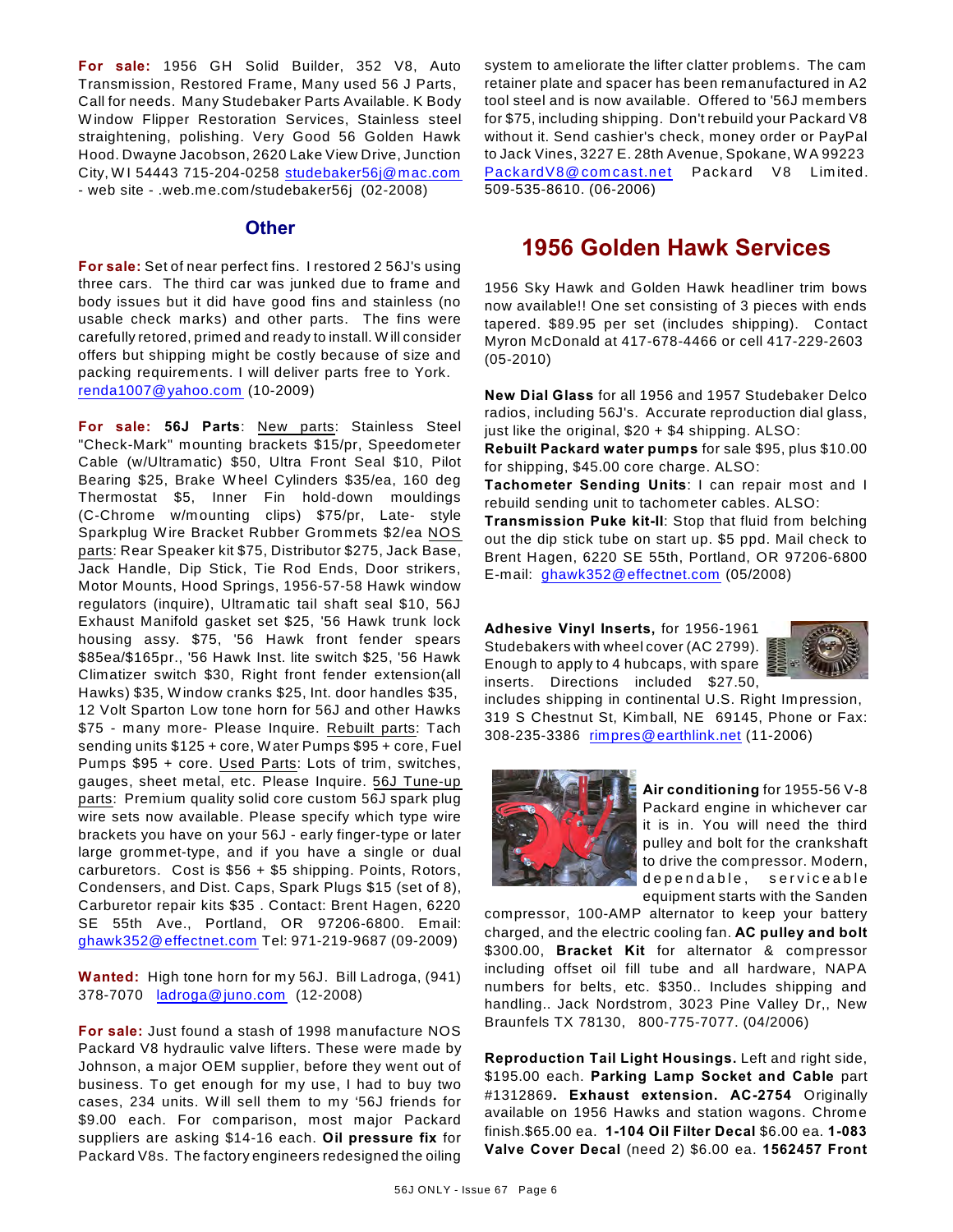**brake drum**, finned complete with hub, cups, & studs \$189.00. All items plus 10% S/H. Studebaker International, 97 North 150 W est, Greenfield IN 46140-8562, 317-462-3124, FAX 317-462-8891, *(Prices subject to change)* www.studebaker-intl.com [info@studebaker-intl.com](mailto:info@studebaker-intl.com) (08-2004)

**Recast Steering Wheel PN 1540647,** white, 17", just like the original. \$575.00 + \$25.00 S/H. Shrock Body Shop, 3999 Tyrone Pike, Coalport PA 16627. www.shrockbrothers.com/steering\_wheels.html (04/04)

**Electronic Ignition Modules** for 1956 Golden Hawk. Use the tachometer sending unit with the points system. John Brooks, 1821 Ft W orth Hwy, W eatherford TX 76076, Tel 817-594-0840. www.studebakerfarm .com [studefarm@yahoo.com](mailto:studefarm@yahoo.com) (03-2004)

**Ultramatic Transmission Shift Indicator**.

indented letters pre-painted from the rear.  $\frac{1}{40.00 + S/H}$ Die-cast Metal, with a clear casting, and Bill Glass, 18 Lorenz Dr, Valhalla NY 10595. 914-761-5788 or [BondoBill1@aol.com](mailto:BondoBill1@aol.com) (02-2004)

**AC-2799 reproduction Spoke Type hubcaps**. \$500.00 per set plus shipping. Richard Quinn, 20026 W olf Rd, Mokena IL 60448, 708-479-2658, FAX 708-479-8965, [rtq11@aol.com](mailto:rtq11@aol.com) (10/2002)

**Ultra400 Automatic Transmission Conversion** for your 1956 Golden Hawk. Enjoy the difference and confidence. No puking overflow. More power to the wheels. For more information: Jack Nordstrom, 4975 IH-



35 South, New Braunfels TX 78132, Tel 800-775-7077.

**Reproduction Tail Light Lenses** 1956 C-K part# 1312694, \$49.00 ea. Chuck & Chris Collins, 2410 W Freeway Lane, Phoenix AZ 85021, 602-995-5311, FAX 419-858-5900, Email [chuck@studebakerparts.com](mailto:chuck@studebakerparts.com) On the web at :www.studebakerparts.com

#### **1956 Golden Hawk Window Price Sticker**

| <b>THE STUDEBAKER</b><br><b>GOLDEN HAWK</b><br><b><i>ANCHO LANDS</i></b>                                                                                                                                                                                                                                                                                                                                                                                                                                                                                                                                                                                                                                                                                                       |     | <b>DIORYS CAR FUN</b>                                                                                                                                                                                                                                                                                                                                                                                                                                                                                                |
|--------------------------------------------------------------------------------------------------------------------------------------------------------------------------------------------------------------------------------------------------------------------------------------------------------------------------------------------------------------------------------------------------------------------------------------------------------------------------------------------------------------------------------------------------------------------------------------------------------------------------------------------------------------------------------------------------------------------------------------------------------------------------------|-----|----------------------------------------------------------------------------------------------------------------------------------------------------------------------------------------------------------------------------------------------------------------------------------------------------------------------------------------------------------------------------------------------------------------------------------------------------------------------------------------------------------------------|
| $-$<br><b>COLLECT</b><br><b>BELLEVILLE</b><br>a percentage of<br>Charles Colorado<br><b>Service Clinical</b><br>÷<br>Chief or barrier with many<br><b>CARD CARDS</b><br>the analysis and the boats.<br>and the property of<br>at the action " to us to allow assets a site at<br>the first and business has closed<br>and the second con-<br>the cash of an Editure and<br><b>CARD COMPANY</b><br>--<br><b>STATISTICS</b><br>.<br>a company than an expect off<br>the first and of the com-<br>--<br><b>STATISTICS</b><br><b>Call College Lands</b><br>Little Milestown Corp.<br>and and a distribution of the former<br>The Miles of Children<br>of the party and the co-<br>of the furniture director was more and<br>a long and an order of<br><b>School Country Street</b> |     | <b>South Albert Inc. A</b><br><b>Service</b><br><b>Suite of the Liverant</b><br><b>C. The Children of Address and</b><br>-<br><b>STATE</b><br><b>STATISTICS</b><br>$\sim$<br><b>STATE</b><br><b>Sight</b><br>۰<br><b>Roman and Recolousl To</b><br><b>Control Control State</b><br><b>C. Basebut that the</b><br>make the c<br><b>Allen Andrew Aren</b><br><b>Mary Colorado Constitution</b><br>٠<br>and additional and the<br>____<br><b>Build Account Secret A. A.</b><br>×<br>and the property state the property |
| the Charters and Dear of the<br><b><i><u>REGISTER</u></i></b>                                                                                                                                                                                                                                                                                                                                                                                                                                                                                                                                                                                                                                                                                                                  | . . |                                                                                                                                                                                                                                                                                                                                                                                                                                                                                                                      |

The design is based upon the general design of stickers which were actually done during the period 1959 thru 1966. Send \$40 along with s e r i a l n u m b e r a n d options/accessories which were originally on your car (a copy of the production order would be very

helpful.) If your car has been repainted and options/accessories added or deleted and you want the sticker to reflect the car as it is now just include the information. I have all of the prices. Questions, telephone 708-479-2658 or Richard Quinn 20026 W olf Rd. Mokena, IL 60448. [rtq11@aol.com](mailto:rtq11@aol.com)

## **56J Club Items**

#### *All Proceeds Help Maintain the Register Items can be ordered on-line through our web site*

**1956 Studebaker Golden Hawk Parts Catalog.** 320 pages. Includes specifications, part numbers, illustrations, indexes, utility items, and accessory codes, and a list of service bulletins (add \$15.00 foreign S/H).



\$38.00

**1956 Studebaker Golden Hawk Authenticity Guide.** Documents most of the quirks with 30 color photos and all decals shown. Divided into sections covering the engine, exterior, interior, trunk, paint and accessories (add \$13.00 foreign S/H)



**DVD and CD Items** PDF format, viewable with Adobe® Acrobat® Reader (included).



**1956 Studebaker Passenger Car Manuals on DVD. (Not for TV DVD player)** Contains the files that are on all three CDs plus the 1955-58 Chassis Parts Manual, 1953- 58 Body Parts Manual, 1956-57 Shop Manual, and the 1958 Shop Manual Supplement **\$20.00 1956 Golden Hawk Restorers Guide on DVD** Contains a video version of the Authenticity Guide. **\$20.00 1956 Studebaker GH Manuals on CD** Parts Catalog, Authenticity Guide, 1956 Owners Manual, Accessories Catalog, and W arner Overdrive Manual. **\$11.00 56J ONLY Newsletters on CD** Contains all the back issues of 56J Only. **\$11.00 1956 Studebaker GH Production Orders CD** All 4073 Production Orders for 1956 Golden Hawks, produced directly from our data base. **\$11.00**

- - - - - - **Copy of the Original Production Order** for your car. Directly from microfilm, Send serial number. **\$12.00 Name Badge** Soft vinyl, 4" x 3" with our logo in

your car's color \$3.00.



| <b>Patch</b> 4-1/2" x 2-1/2" Can be sewn or glued to |         |         |
|------------------------------------------------------|---------|---------|
| a cap or shirt. Red on white background.             |         | \$3.50  |
| Decals-Tags-                                         |         |         |
| Oil Filler Cap, blue/buff                            | \$3.00. |         |
| Oil Bath, yellow/black                               |         | \$4.00. |
| Seat Belt, red/black/white (need 2) ea.              |         | \$3.00. |
| Generator Field Terminal Tag, red                    |         |         |
| Tachometer Sending Unit Tag, red                     |         | \$3.00. |
| Club Rosters (send Email or SASE, owners only)       |         |         |

**Most Items Are Available On-line at the 56J Store** *Make Checks Payable to Frank Ambrogio.*